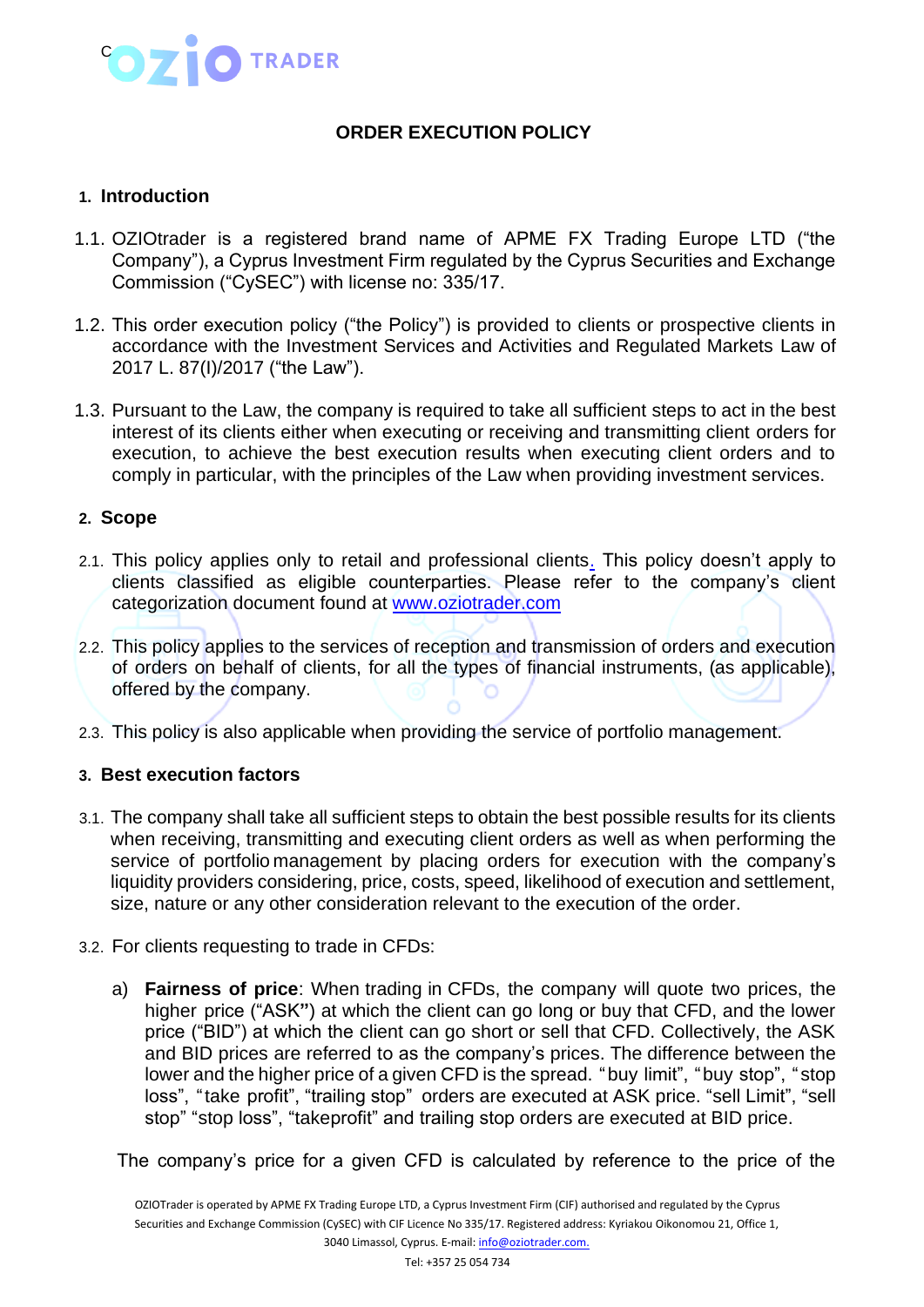

relevant underlying asset, which the company obtains from third party external reference sources. Thecompany's prices can be found on the company's website [\(www.oziotrader.com\)](http://www.oziotrader.com/) or on the trading platforms. The company updates its prices as frequently as possible (considering the limitations of technology and other factors). The company reviews its third-party external reference sources from time to time to ensure that the data obtained continues to remain competitive. The company will not quote any price outside the company's operations time therefore no orders can be placed by the client during that time.

The company conducts ex-ante and ex-post quality checks to ensure that the prices obtained and subsequently passed on to clients remain competitive. Such checks include, but not limited to, reviewing system settings/parameters, comparing prices with reputable price sources, ensuring symmetry of spread and checking the speed of price updating**.**

- If the price reaches an order placed such as: "stop loss", "take profit", "buy limit", "buy stop", "trailing stop", "sell limit" or "sell stop", these orders are instantly executed. However, under certain trading conditions it may be impossible to execute these orders at the client's requested price. In this case, the company has the right to executethe order at the next available price. This may occur, for example, at times of rapid price fluctuations, or, if the price rises or falls in one trading session to such an extent that, under the rules of the relevant exchange, trading is suspended or restricted, or this may occur at the opening of trading sessions.
- b) **Costs**: The company obtains prices from its third-party external reference sources and quotes theseto its clients with 0.2% commission.
- The company also obtains its price for swaps (in relation to any given type of CFD) from thirdparty external reference sources such as its liquidity providers and does not add a mark-up on the swap prices it quotes (unless explicitly stated).
- Note that the company nevertheless obtains a commission/inducement from its liquidity provider in consideration for the transmission of clients orders for execution to the liquidity provider. The client has the right to contact the company for more clarifications in relation to these commissions.
- (In cases of individual client accounts, types of client accounts or type of CFDs which may be subject to mark-ups including mark-ups/additional charges on swaps these are disclosed on the company's website [\(www.oziotrader.com\).](http://www.oziotrader.com)./)
- c) **Speed of execution**: The company does not execute the client order in CFDs as a principal to principal against the client, i.e. the company is not the execution venue (as defined in article 44 of the Commission Directive 2006/73/EC implementing MiFID) for the execution of the client's order. The company transmits client orders or arranges for their execution with a third party(ies). However, the company places a significant importance when executing client's orders and strives to offer high speed of execution, which is about 200 - 400 milliseconds, provided that not technology disruptions occur and within the industry average.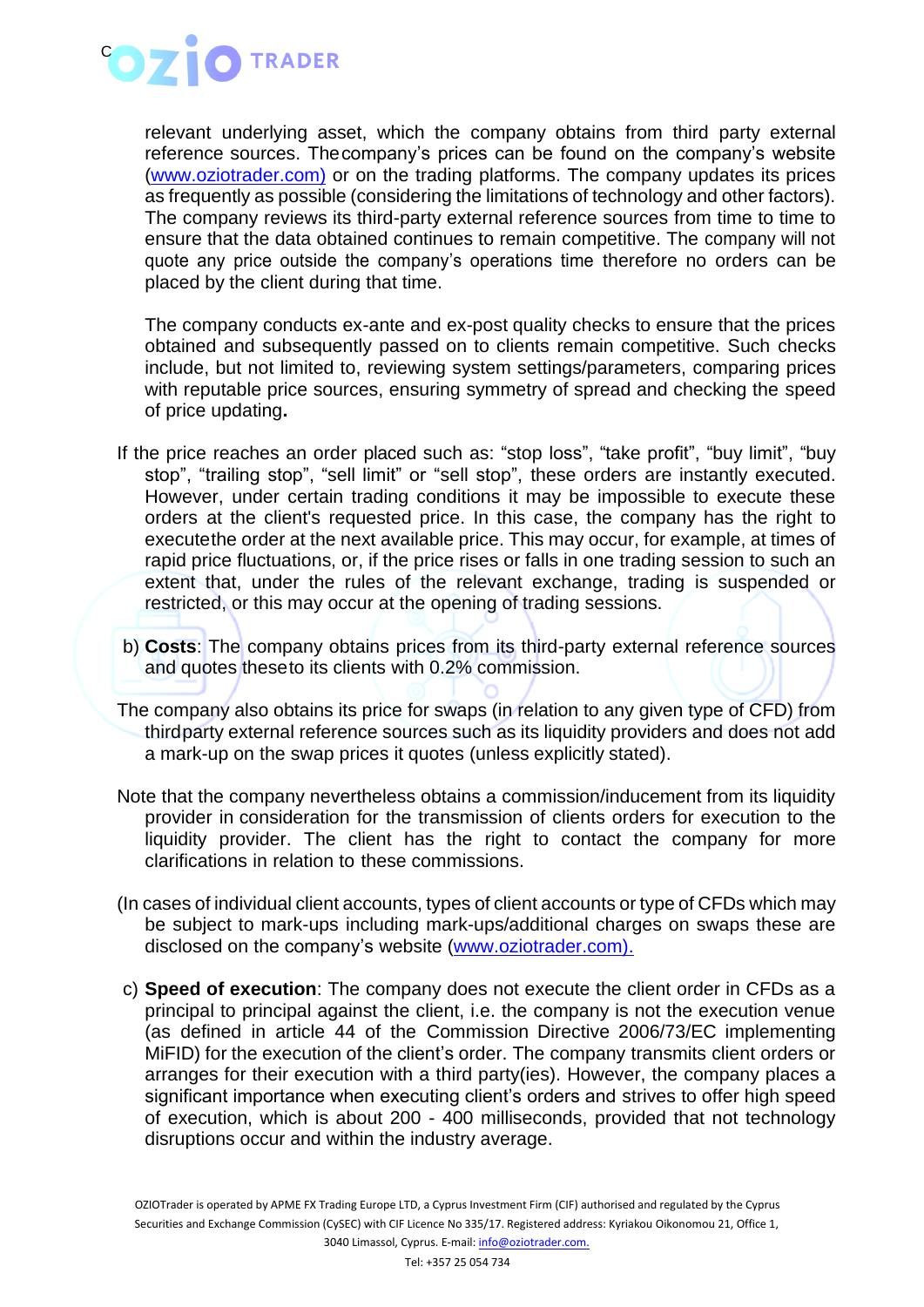# **OZIO** TRADER

- d) **Likelihood of execution:** The likelihood of execution depends on the availability of prices of the liquidity providers/financial institutions. In some case it may not be possible to arrange an order for execution, for example but not limited in the following cases: during news times, the start of trading sessions, during volatile markets where prices may move significantly up or down and away from declared prices, where there is rapid price movement, where there is insufficient liquidity for the execution of the specific volume at the declared price, or, a force majeure event has occurred. In the event that the company is unable to proceed with an order with regard to price or size or other reason, the order will not be executed. In addition, the company is entitled, at any time and at its discretion, without giving any notice or explanation to the client, to decline or refuse to transmit or arrange for the execution of any order or request or instruction of the client in circumstances explained in the client agreement. In order to improve speed and likelihood of execution the company carries out certain ex-ante and ex post quality checks. Such checks include, but not limited to, symmetric slippage checks, number of trades subject to slippageand comparing our average speed of execution with industry standards.
- e) **Likelihood of settlement:** The CFD instruments offered by the company do not involve the delivery of the underlying asset, so there is no settlement as there would be for example, if the client had bought shares. All CFD's are cash settled.
- f) **Size of order:** The actual minimum size of an order may be different for each type of CFD. A lot is a unit measuring the transaction amount and it is different for each type of CFD. Please refer to the company's website [\(www.oziotrader.com\)](http://www.oziotrader.com/) for further information on the minimum size of order that can be placed and each lot value for a given CFD type . If the client wishes to execute a large size order, the price might become less favorable in some cases. The company reserves the right to decline an order in case the size of the order is large and cannot be filled or for any other reason as explained in the agreement entered with the client. Please refer to the company's website [\(www.oziotrader.com\)](http://www.oziotrader.com/) or the trading platforms for specifications for the value of the minimum and maximum size for a single transaction per instrument.
- g) **Market impact**: Some factors may rapidly affect the price of the underlying instruments/products from which the company's quoted price is derived and may also affect other factors listed herein. The company will take all sufficient steps to obtain the best possible result for its clients.
- **h) Nature of the order:** The nature of an order may affect the execution of that particular order. The client is given the option to place the orders described in section 5.
- 3.3.The company does not consider the above list exhaustive and the order in which the above factors are presented shall not be taken in a priority manner.

# **4. Slippage**

4.1. You are warned that slippage may occur when trading in CFD's. This is the situation when at the time that an order is presented for execution, the specific price showed to the client may not be available; therefore, the order will be executed close to or a number of pips away from the client's requested price. so, slippage is the difference between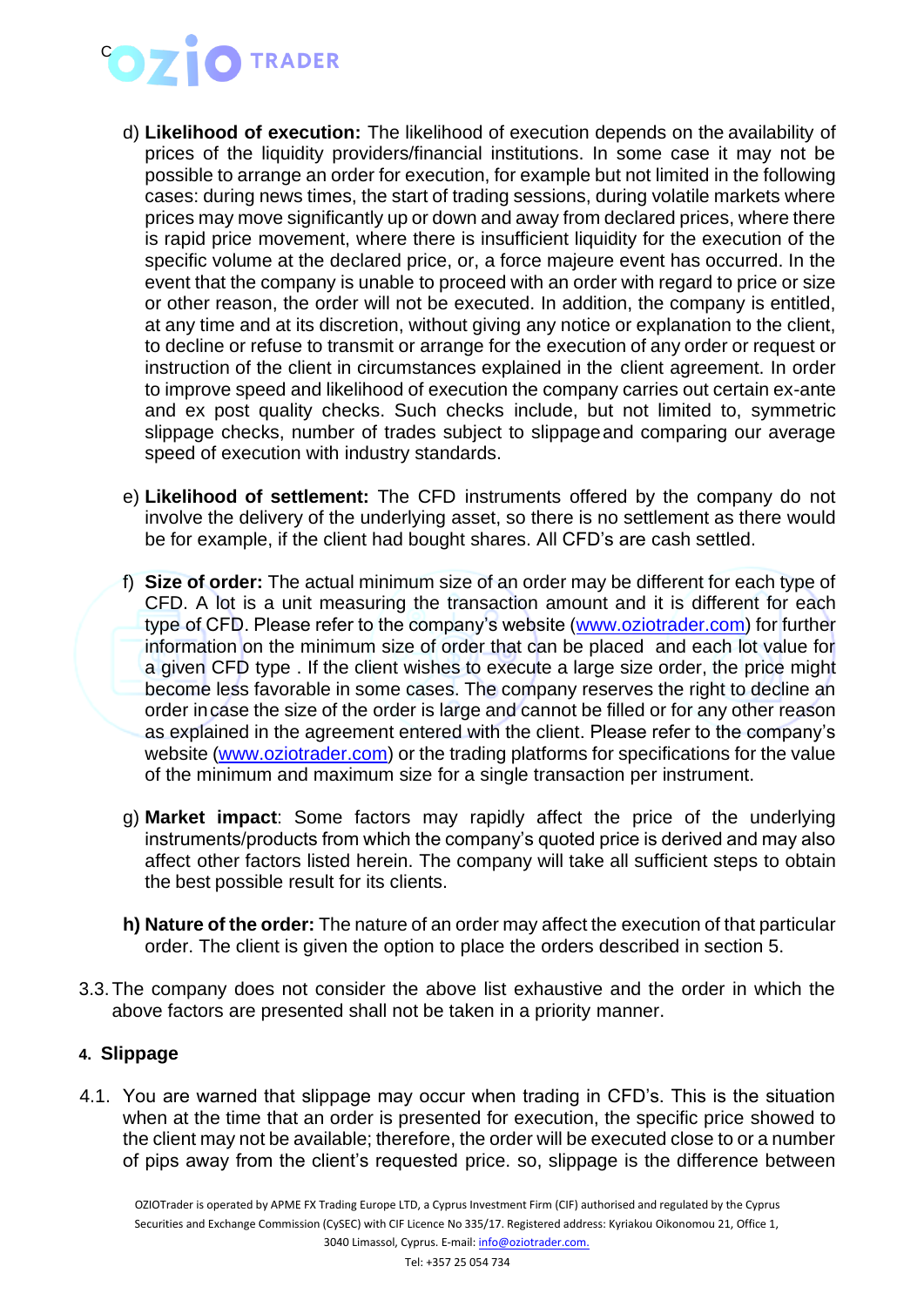

the expected price of an order, and the price the order is actually executed at. If the execution price is better than the price requested by the client, this is referred to as positive slippage. If the executed price is worse than the price requested by the client, this is referred to as negative slippage. Please be advised that slippage is a normal element when trading in financial instruments. Slippage more often occurs during periods of illiquidity or higher volatility (for example due to news announcements, economic events and beginning of market sessions and other factors) making an order at a specific price impossible to execute. In other words, your orders may not be executed at declared prices.

4.2. It is noted that slippage can occur also during "stop loss", "take profit" and other types of orders. We do not guarantee the execution of clients pending orders at the price specified. However, we confirm that clients order will be executed at the next best available market price from the price the clients have specified under their pending order.

### **5. Types of order(s)**

- 5.1. The characteristics of an order may affect the execution of the client's order. Please see below the different types of orders that a client can place:
	- a) **Market order(s):** A market order is an order to buy or sell a financial instrument at the currentprice. Execution of this order results in opening a trade position. Financial instruments are bought at ASK price and sold at BID price. "stop loss" and "take profit" orders can be attached to a market order.
	- b) **Pending order(s):** The Company offers the following types of pending orders: "buy limit", "buystop", "sell limit" or "sell stop" orders to accounts used to receive and transmit client orders in financial instruments for execution to another entity.
	- A pending order is an order that allows the user to buy or sell a financial instrument at a pre - defined price in the future. These pending orders are executed once the price reaches the requested level. However, it is noted that under certain trading conditions it may be impossibleto execute these orders at the client's requested price. In this case, the company has the right to execute the order at the nearest available price. This may occur, for example, at times of rapidprice fluctuations,, rises or falls in one trading session to such an extent that, underthe rules of the relevant exchange, trading is suspended or restricted, there is a lack of liquidity, or this may occur at the opening of trading sessions.
	- It is noted that stop loss and take profit may be attached to a pending order. Pending orders are good until are canceled.
	- c) **Take Profit:** Take profit order is intended for gaining profits when the price of the financial instrument has reached a certain level. Execution of this order results in complete closing of the whole position. It is always connected to an open position or a pending order. The order can only be requested together with a market or a pending order. Under this type of orders, the company's trading platform checks long positions and short positions so the take profit order could be placed. When a long position is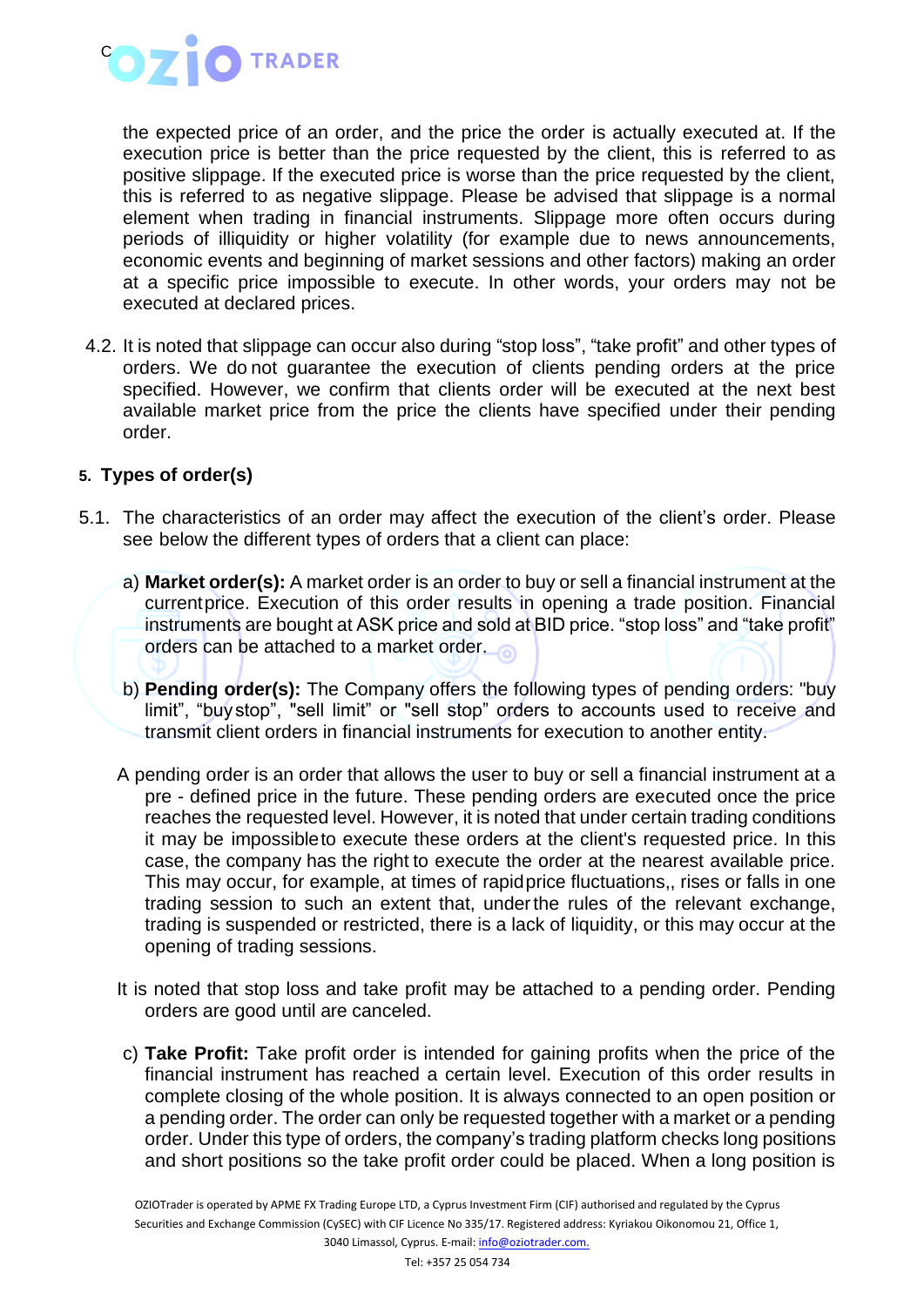

placed the order is set above the current price and when a short position is placed the order is set below. Take profit orders are executed once the price reaches the requested price

- d) **Stop Loss:** This order is used to minimize losses when the price of the financial instrument moves against the opened position. If the price of the financial instrument reaches the level of the stop loss order,the position will be closed automatically. Such orders are always connected to an openposition or a pending order meaning that stop loss orders can be requested only together with a market or a pending order. Under this type of orders, the company's trading platform checks long positions and short positions so the stop loss order could be placed. When a long position is placed the stop loss order is set below the current price and when a short position is placed the stop loss order is set above the current price. Stop loss orders are executed at the first available price.
- e) **Trailing Stop:** Trailing Stop order is a modification of a stop-loss order which is set at a percentage level away from the current market price of the financial instrument. The trailing stop price is adjusted as the price fluctuates and it protects gains by enabling a trade to remain open as long as the price is moving in client's favor.

### **6. Types of accounts**

6.1. The company may offer different types of trading accounts from time to time. In this respect, the initial minimum deposit, the spreads, costs, size, commissions, (if any) etc. may differ according to each type of trading account.

### **7. Best execution criteria**

- 6.1. The company will determine the relative importance of the above best execution factors (of paragraph 3 above) by using its commercial judgment and experience in the light of the information available on the market and take into account:
	- a) The characteristics of the client, including the categorization of the client as retail or professional.
	- b) The characteristics of the client's order.
	- c) The characteristics of the financial instruments that are the subject of that order.
	- d) The characteristics of the execution venue to which that order is directed.
- 6.2. For retail clients, the best possible result shall be determined in terms of the total consideration, unless the objective of the execution of the order dictates otherwise, representing the price of the financial instrument and the costs related to execution, which shall include all expenses incurred by the client which are directly related to the execution of the order, including execution venue fees, clearing and settlement fees and any other fees paid to third parties involved in the execution of the order, as applicable.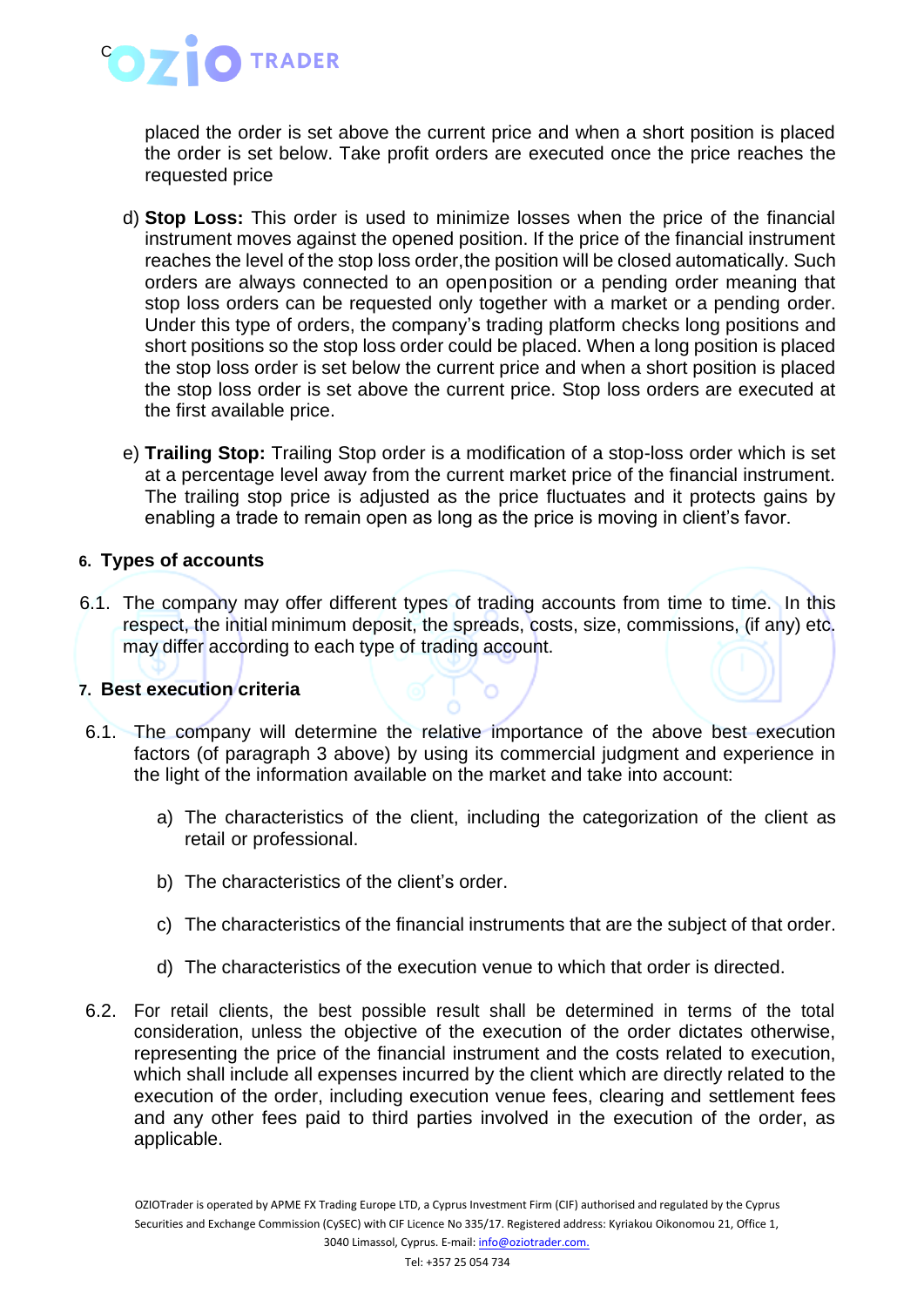# **O** TRADER C

6.3. For the purposes of delivering best execution where there is more than one competing execution venues to execute an order, in order to assess and compare the results for the client that would be achieved by executing the order on each of the execution venues that is capable of executing that order, the company's own commissions and costs for executing the order on each of the eligible execution venues shall be taken into account in that assessment.

## **8. Client's specific instruction**

8.1. Whenever there is a specific instruction from or, on behalf of a client (e.g., fills in the required partson the company's trading platform when placing an order), the company shall arrange to the extent possible for the execution of the client order strictly in accordance with the specific instruction.

**Warning**: any specific instructions from a client may prevent the company from taking the steps that it has designed and implemented to obtain the best possible result for the execution of those orders inrespect of the elements covered by those instructions. However, the company will be considered to have fulfilled its obligation to take all reasonable steps to achieve the best possible result for the client.

8.2. Trading rules for specific markets or market conditions may prevent the company from following certain client's instructions.

## **9. Execution on client's orders**

- 9.1. The company shall satisfy the following conditions when carrying out client orders:
	- a) ensures that orders executed on behalf of clients are promptly and accurately recorded and allocated.
	- b) carries out otherwise comparable client orders sequentially and promptly unless the characteristics of the order or prevailing market conditions make this impracticable.
	- c) informs a retail client about any material difficulty relevant to the proper carrying out of orders promptly upon becoming aware of the difficulty.

### **10.Execution venues**

- 10.1. Execution venues are the entities with which the orders are placed for final execution (i.e., are filled). An «execution venue» means a regulated market (e.g. stock exchange), a multilateral trading facility, a systematic internalize or a market maker or another liquidity provider or an entity performing in a third country a function similar to any of the abovementioned. Third party financial institution(s) will be the execution venue and not the company for the orders placed with financial instruments offered by the company.
- 10.2. The company will execute client's orders with

### • **Black Pearl Securities Ltd**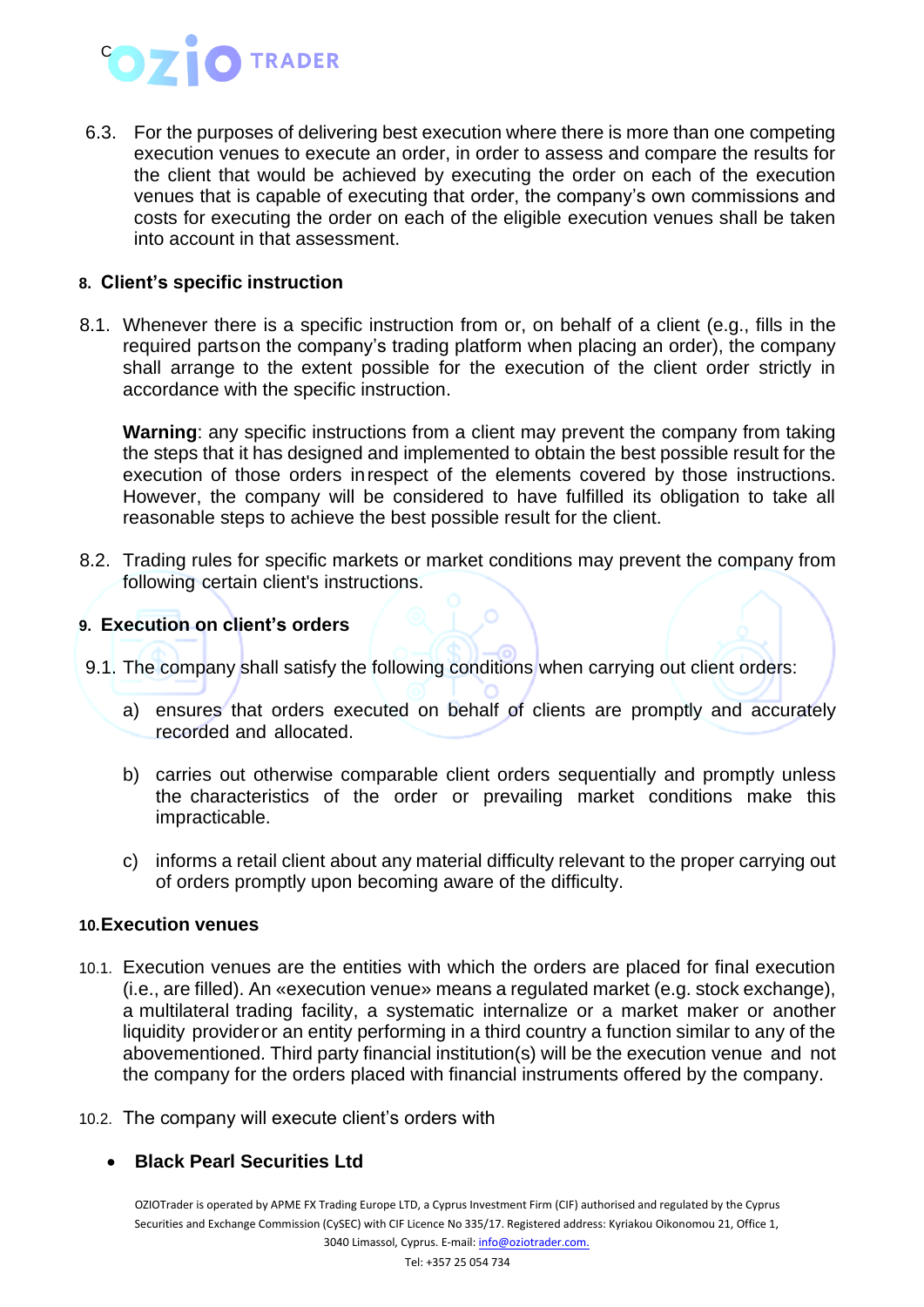

- **BCM Begin Capital Markets CY Ltd**
- **Exclusive Capital Markets Ltd**
- 10.3. The list may be changed at the company's discretion by giving at least one business day prior notice to the clients.
- 10.4. The company evaluates and selects the execution venues based on a number of criteria including such as (but not limited to) the following:
	- a) the regulatory status of the institution.
	- b) the ability to deal with large volume of orders.
	- c) the speed of execution.
	- d) the competitiveness of commission rates and spreads.
	- e) the reputation of the institution.
	- f) the ease of doing business.
	- g) the legal terms of the business relationship.
	- h) the financial status of the institution.
	- i) various qualitative criteria such as clearing schemes, circuit breakers and scheduled actions.
- 10.5. The company places different relative importance on each of the criteria mentioned above by using itscommercial judgment and experience in the light of the information available on the market.
- 10.6. The company selects to work with those third-party venues that enable the company to obtain on a consistent basis the best possible result for the execution of client orders.
- 10.7. Where there is only one possible execution venue, best execution is achieved by execution on that venue. best execution is a process, which considers various factors, not an outcome. This means that,when the company is executing an order for a client, the company must execute it in accordance withits execution policy. The company does not guarantee that the exact price requested will be obtained in all circumstances and, in any event, the factors may lead to a different result in a particular transaction.
- 10.8. The client acknowledges that the transactions entered in financial instruments with the company specifically when trading CFDs are not undertaken on a recognised exchange, rather they are undertaken over the counter (OTC) and as such they may expose the client to greater risks (e.g. counterparty risk) than regulated exchange market transactions. If you require more information regarding the consequences of this means of execution, please contact us. The contact details are listed on the company's website.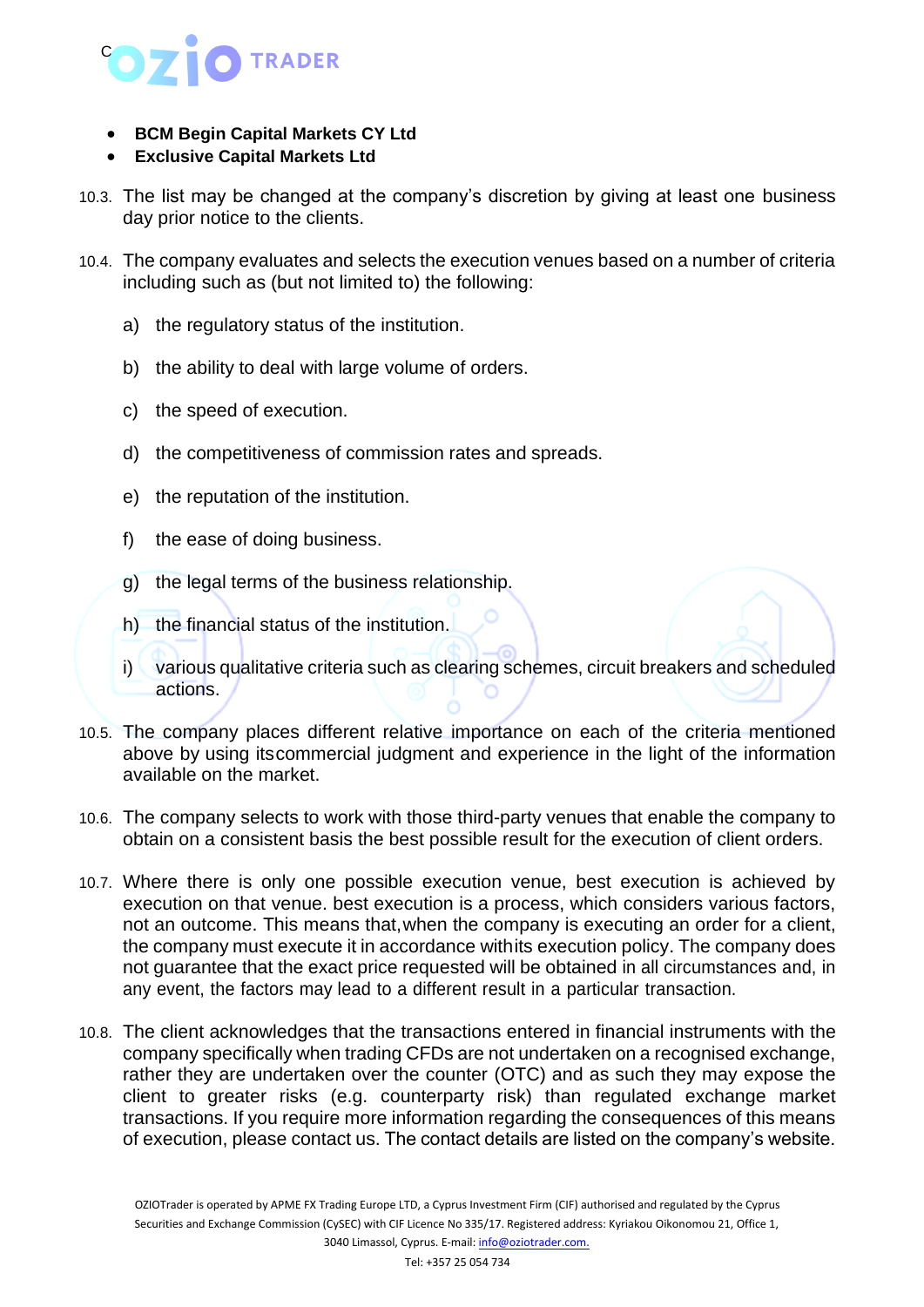

- 10.9. To execute a particular client order, the fees and commissions charged to the clients by the company will be a relevant component of costs.
- 10.10.Varying costs to be borne by the client according to the competing venue chosen, (where applicable), will be taken into account.
- 10.11.The company will not be able to charge a different fee for execution on different venues unless the difference reflects a difference in the cost to the company.
- 10.12. The company shall not structure or charge commissions in such a way as to discriminate unfairly between execution venues.
- 10.13. The company, compares different liquidity providers and performs due diligence before deciding which execution venues to use for client orders. Some of the parameters that the company evaluates, include the following:
	- a) Pricing frequency (how many ticks per second does the liquidity provider provide?).
	- b) Speed of communication/execution (how fast are the prices received/orders executed?).
	- c) Occurrence of price freezes and frequency.
	- d) Depth of liquidity (What is the liquidity provided by the liquidity provider?).
	- e) If dealing back-to-back is the overall cost (i.e. total consideration paid by clients) competitive compared to the industry.  $\bullet$
	- f) If dealing back-to-back symmetry of slippage should be evaluated in detail for every order type.
- 10.14. In general, the company places great importance on the choice of its liquidity providers as it strives to offer, on a consistent basis, best execution to its clients.
- 10.15. The company randomly selects a sufficiently large sample of trades to ensure, with a high statistical confidence level, that it constantly obtains and will obtain the best possible results for the clients. This is verified by selecting samples from different periods of time, for different financial instruments and different types of CFDs. Also, the sample checks include trades under irregular market events.

### **11.Important disclosures**

- 11.1. The company undertakes to summarize and make public on an annual basis, for each class of financial instruments, the top five execution venues in terms of trading volumes where the client orderswere executed in the preceding year and information on the quality of execution obtained, in accordance to the relevant regulatory requirements. The publication shall contain the following information:
	- a) class of financial instruments;

OZIOTrader is operated by APME FX Trading Europe LTD, a Cyprus Investment Firm (CIF) authorised and regulated by the Cyprus Securities and Exchange Commission (CySEC) with CIF Licence No 335/17. Registered address: Kyriakou Oikonomou 21, Office 1, 3040 Limassol, Cyprus. E-mail[: info@oziotrader.com.](mailto:info@oziotrader.com)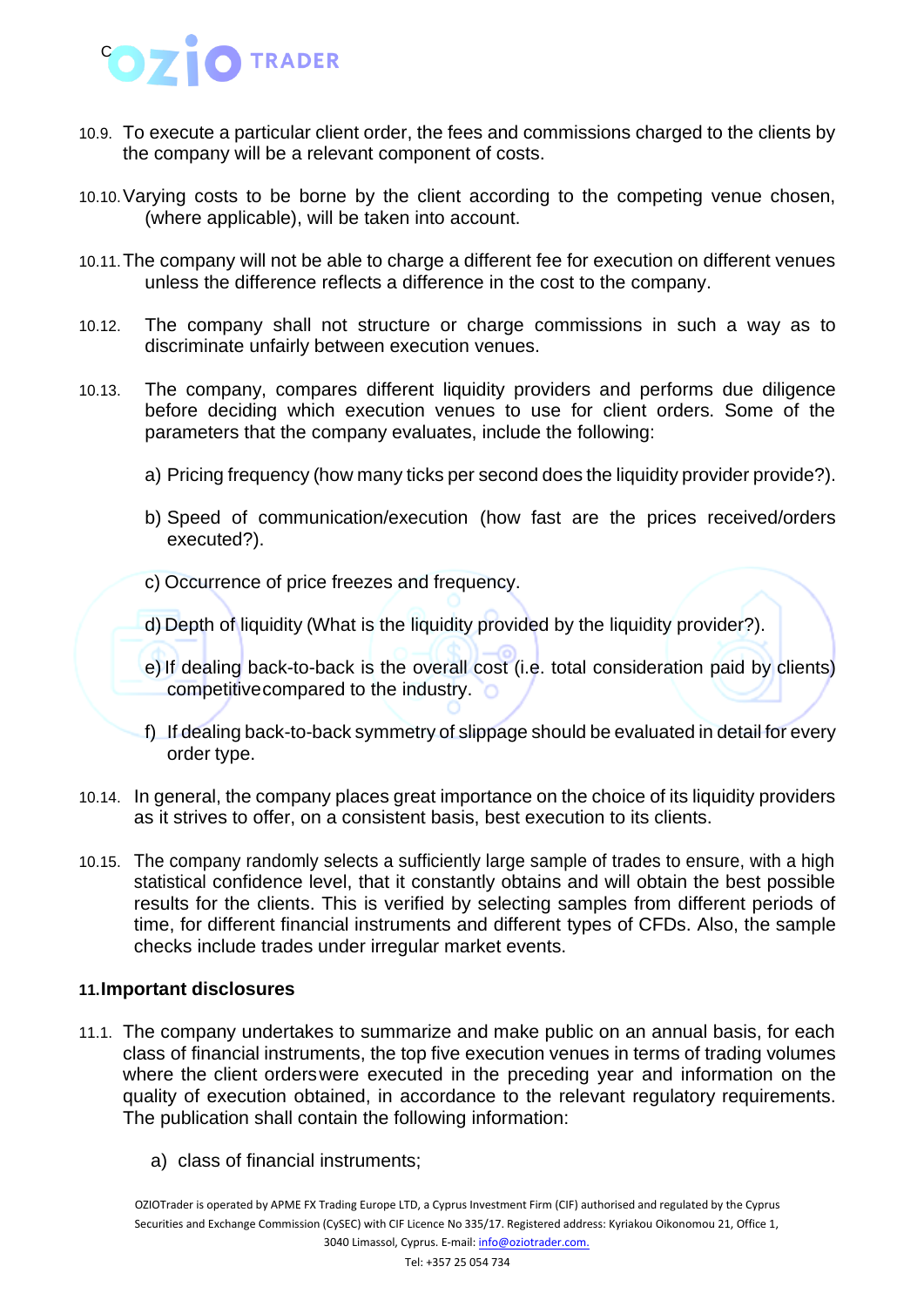

b) venue name and identifier;

c)volume of client orders executed on that execution venue expressed as a

- d) percentage of total executed volume;
- e) number of client orders executed on that execution venue expressed as a
- f) percentage of total executed orders;
- g) percentage of the executed orders referred to in point (d) that were passive and
- h) aggressive orders;
- i) percentage of orders referred to in point (d) that were directed orders;
- j) confirmation of whether it has executed an average of less than one trade per business day in the previous year in that class of financial instruments.
- 11.2. The company will publish an annual execution quality summary statement (EQSS) & RTS 28 report which will, for each class of financial instruments, include a summary of the analysis and conclusions the company will draw from its detailed monitoring of the quality of execution obtained on the execution venues where all client orders were executed in the previous year.
- 11.3. The EQSS & RTS 28 will include:
	- a) an explanation of the relative importance the Company gave to the execution factors of price, costs, speed, likelihood of execution or any other consideration including qualitative factors when assessing the quality of execution;
	- b) a description of any close links, conflicts of interests, and common ownerships with respect to any execution venues used to execute orders;
	- c) a description of any specific arrangements with any execution venues regarding payments made or received, discounts, rebates or non-monetary benefits received;
	- d) an explanation of the factors that led to a change in the list of execution venues listed in the firm's execution policy, if such a change occurred;
	- e) an explanation of how order execution differs according to client categorisation, where the Company treats categories of clients differently and where it may affect the order execution arrangements;
	- f) an explanation of whether other criteria were given precedence over immediate price and cost when executing retail client orders and how these other criteria were instrumental in delivering the best possible result in terms of the total consideration to the Client;